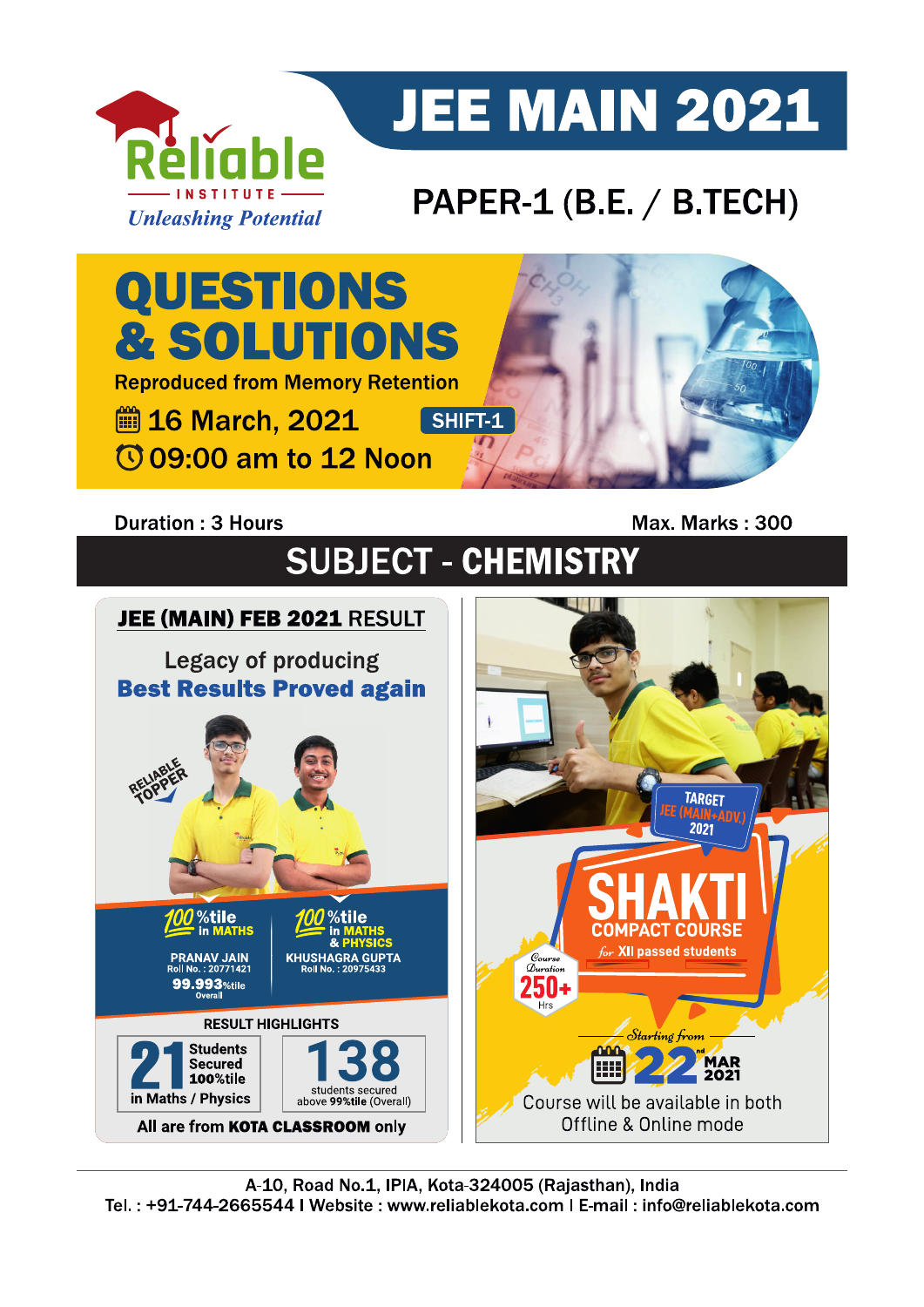

#### **CHEMISTRY**





**Ans.** (2)

| visit us at: www.reliablekota.com, Email: info@reliablekota.com<br>: Reliables |               | Address: 'Reliable Institute', A-10 Road No.1, IPIA, Kota-324005 (Rajasthan), INDIA |  |
|--------------------------------------------------------------------------------|---------------|-------------------------------------------------------------------------------------|--|
|                                                                                |               |                                                                                     |  |
|                                                                                | $-$ INSTITUTE | Call us: +91-744-2665544                                                            |  |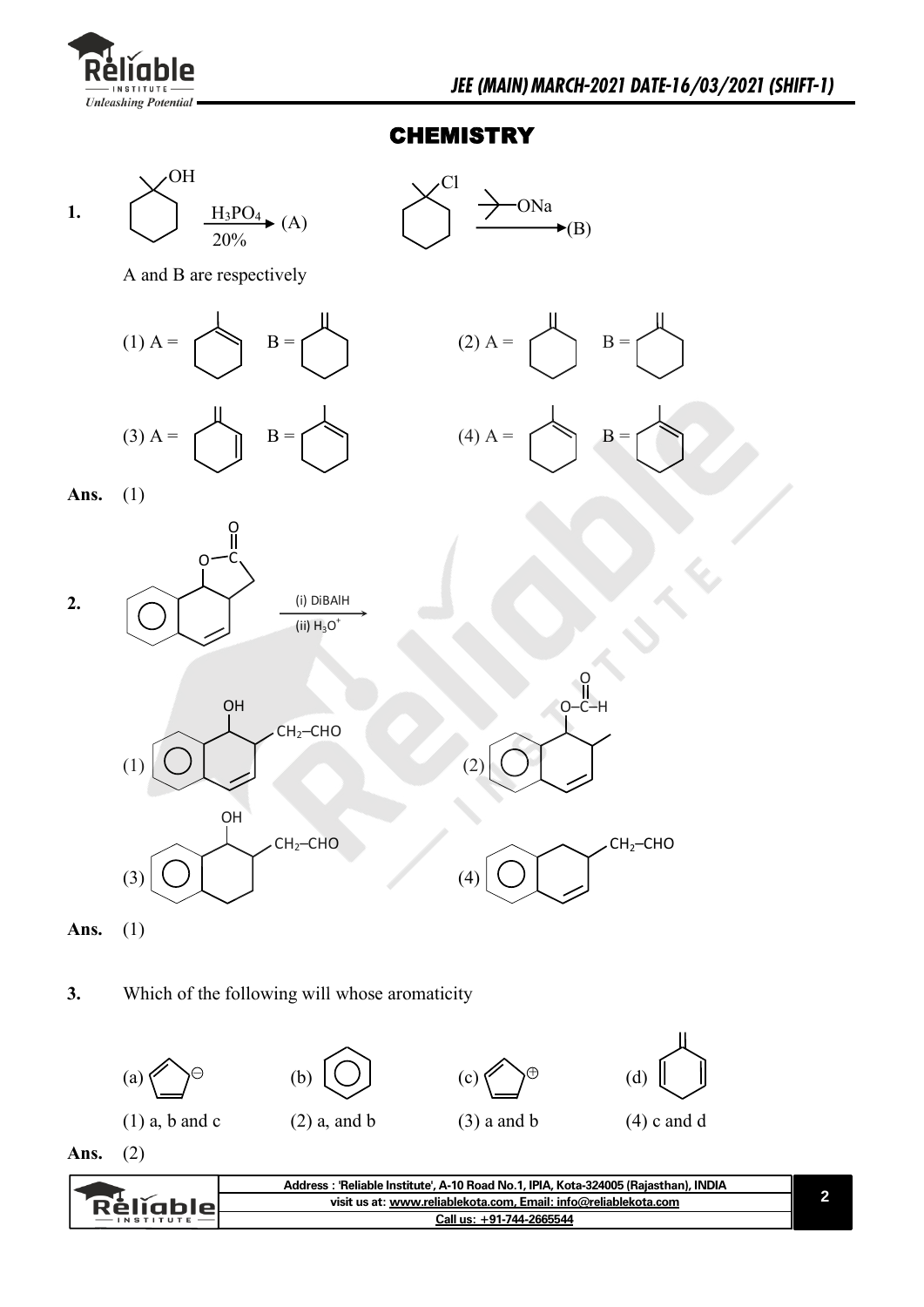

**4.** In which of the following hoffman's bromamide reaction does not take place?



**Ans.** (2)

- **5.** Assertion : Acetone exists in enolic form <  $(0.15\%)$  but acetyl acetone predominantly exist enolic form  $(>15%)$ 
	- **Reason :** H-bonding in enolic form in acetyl acetone favour it while it is absent in acetone.
	- (1) Assertion is correct but reason is wrong
	- (2) Both assertion and reason are correct and reason is correct explanation of assertion
	- (3) Both assertion and reason are correct but reason is not correct explanation of assertion
	- (4) Assertion is wrong but reason is correct.
- **Ans.** (2)
- **6.** Antihistamines are
	- (1) Antacid and Anti allergic (2) Antacid and analgesic (3) Anti allergic and analgesic (4) Antipyretic and disinfectants.
- **Ans.** (1)
- **7.** Which vitamin are stored in body for longer time?
	- (1) Thiamine and A (2) Vitamin D  $\& A$
	- (3) Ascorbic acid and thiamine (4) Ascorbic acid and D
- **Ans.** (2)
- 8. In presence of  $O_3$ , which of the following pollution happens in day time?
- (1) Global warming (2) Reducing smog (3) Oxidizing smog (4) Acid Rain
- **Ans.** (3)
- **9.** Chromatography is not affected by which of the following
	- (1) Solubility of compound (2) Mobility of solvent
		- (3) Length of column (4) State of pure compound
- 

**3**

**Ans.** (4)

|                 | Address: 'Reliable Institute', A-10 Road No.1, IPIA, Kota-324005 (Rajasthan), INDIA |
|-----------------|-------------------------------------------------------------------------------------|
| <b>Réliable</b> | visit us at: www.reliablekota.com. Email: info@reliablekota.com                     |
|                 | Call us: +91-744-2665544                                                            |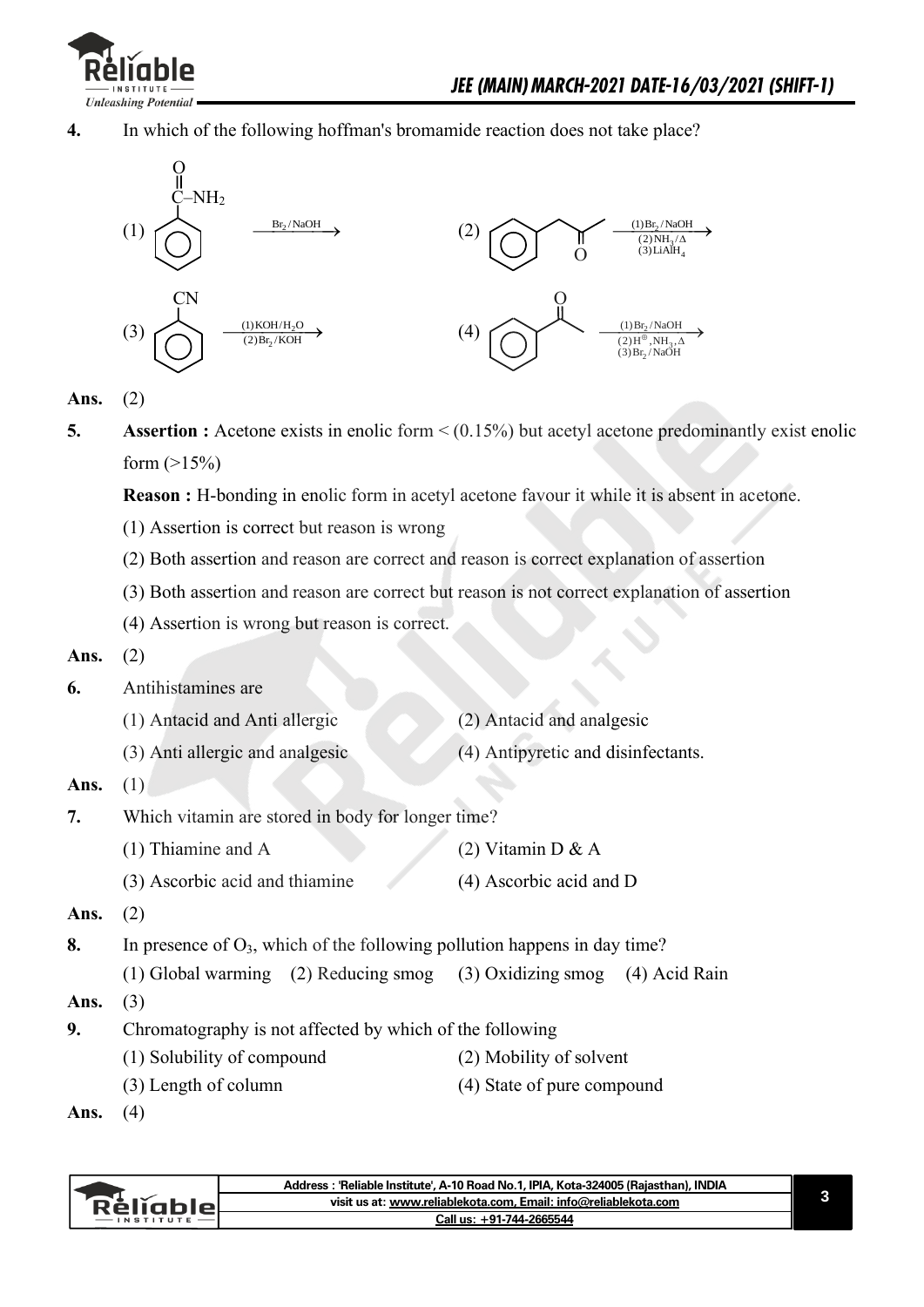

 $\frac{(1)}{2}$ 

- **10.** Lindlar catalyst is
	- (1) Partially deactivated palladised characoal
	- (2) Partially activated palladised characoal
	- $(3)$  HCl + ZnCl<sub>2</sub>
	- $(4)$  FeSO<sub>4</sub> + H<sub>2</sub>O<sub>2</sub>

Ans.

11. 
$$
\overrightarrow{O} \xrightarrow{HNO_2} A \xrightarrow{B} \overrightarrow{O}
$$

(A) and (B) is:  
\n
$$
\overset{\oplus}{\underset{\text{N=N}}{\bigoplus}}
$$
\n(1) A  $\rightarrow$  
$$
\overset{\oplus}{\underset{\text{N=N}}{\bigoplus}}
$$
; B  $\rightarrow$  NaOH + H<sub>2</sub>O/ $\triangle$ 

$$
(2) A \rightarrow \begin{matrix} \oplus \\ N \equiv N \\ \\ \hline \end{matrix} \qquad ; \quad B \rightarrow H_2O/\Delta
$$

$$
(3) A \rightarrow \bigodot^{\text{NO}_2} \quad ; \quad B \rightarrow H_2O/\Delta
$$

$$
\overset{\oplus}{\bigwedge^{N=N}} \qquad \qquad ; \quad B \to C_2 H_5OH/\Delta
$$

**Ans.** (2)

**12.** Determine number of equivalents of ethylene diamine which are required to replace neutral ligands in trans  $CoCl<sub>3</sub>$ .  $4NH<sub>3</sub>$ 

**Ans.** 2

Sol. trans, CoCl<sub>3</sub>.4NH<sub>3</sub> trans  $[Co(NH<sub>3</sub>)<sub>4</sub>Cl<sub>2</sub>Cl$ Co Cl Cl NH<sup>3</sup>  $NH<sub>3</sub>$ H3N  $H_3N$ 

2NH3 molecule will be replaced by 1 molecule of ethylene diamine.

 $\therefore$  total 2 molecule of ethylene diamine are required to remove 4 molecule of NH<sub>3</sub>

|           | Address : 'Reliable Institute', A-10 Road No.1, IPIA, Kota-324005 (Rajasthan), INDIA |  |
|-----------|--------------------------------------------------------------------------------------|--|
| Réligblel | visit us at: www.reliablekota.com, Email: info@reliablekota.com                      |  |
|           | <b>Call us: +91-744-2665544</b>                                                      |  |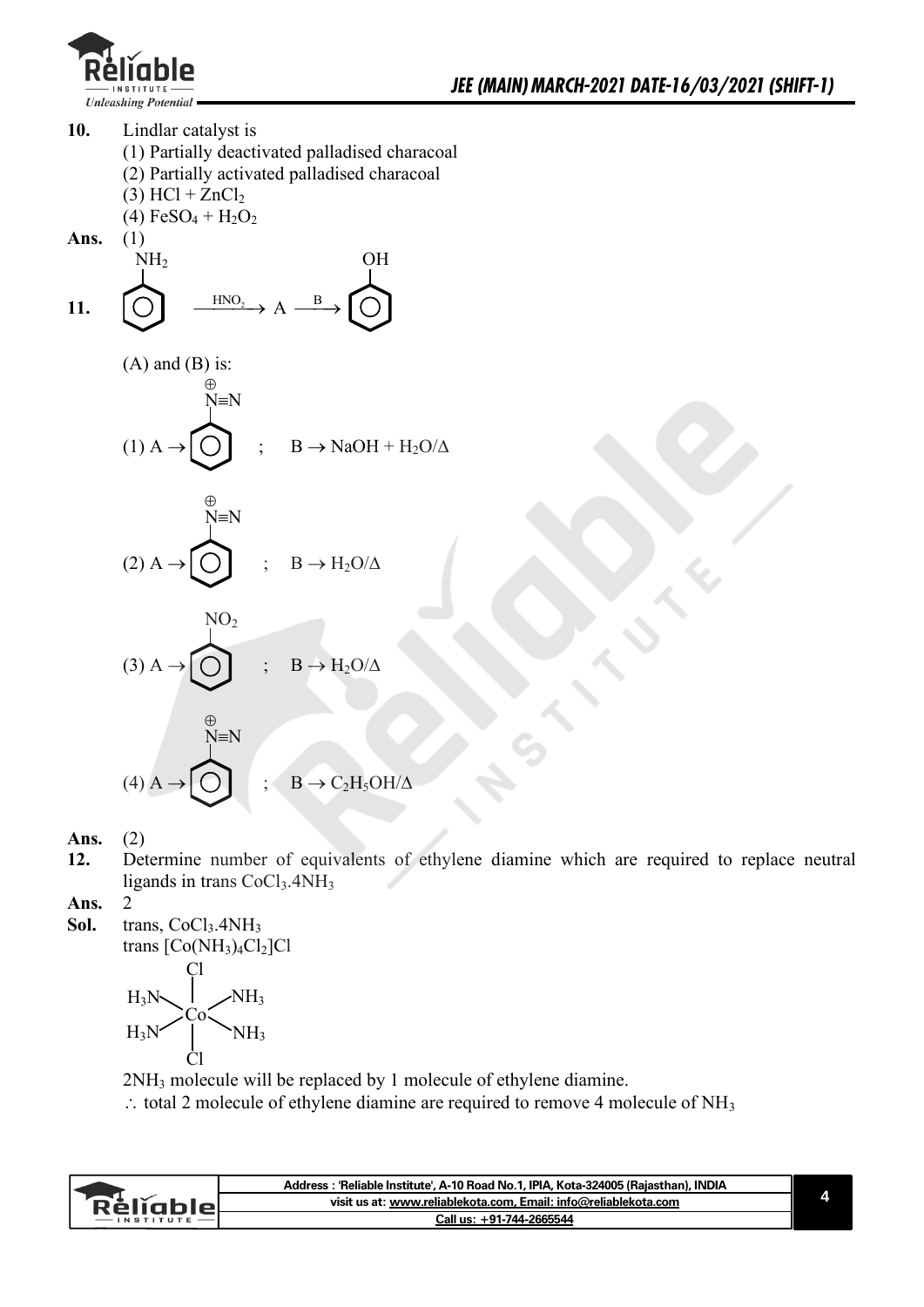

**13.**  ing Potential  $\overline{\mathsf{H}^+ + \mathsf{MnO}_4^{2-} + \mathsf{C}_2\mathsf{O}_4^{2-}} \longrightarrow \mathsf{Mn}^{2+} + \mathsf{CO}_2$ 

Determine coefficient of  $H^+$  in balanced chemical equation

- **Ans.** 16
- **Sol.**   $^{2-}_{1}$  + 5C<sub>2</sub>O<sup>2-</sup> -->  $2Mn^{2+}$  +10 Determine coefficient of H and balanced chemical equation<br>16<br>16H<sup>+</sup> + 2MnO<sub>4</sub><sup>2</sup> + 5C<sub>2</sub>O<sub>4</sub><sup>2</sup> → 2Mn<sup>2+</sup> +10CO<sub>2</sub> + 8H<sub>2</sub>O
- 14. 16 g of  $O_2$ , 28 g  $N_2$  and 44 g of  $CO_2$  is taken in a container of volume V at temperature T, Determine the total pressure

(1) 
$$
\frac{5}{2} \frac{RT}{V}
$$
 (2)  $\frac{3RT}{V}$  (3)  $\frac{2RT}{V}$  (4)  $\frac{RT}{V}$   
\n**Ans.** (1)  
\n**Sol.**  $n_{O_2} = \frac{16}{32} = 0.5$   
\n $n_{N_2} = \frac{28}{28} = 1$   
\n $n_{CO_2} = \frac{44}{44} = 1$   
\nTotal moles = 2.5  
\n $\Rightarrow P = \frac{nRT}{V} = \frac{(2.5)(R)T}{V} = \frac{5RT}{2V}$   
\n**15.** Sulphur can be removed from ones by  
\n(1) Roasting (2) Leaching (3) Smelting (4) Refining

**Ans.** (1)

- **Sol.** Roasting: Ore is heated in the presence of air, sulphur present in the get oxidise into  $SO_2(g)$ .  $S + O_2 \longrightarrow SO_2 \uparrow$
- **16.** Determine molarity of 6.5 molal KOH solution having density 1.89 g/ml.

**Ans.** (9)

**Sol.** 
$$
m = \frac{1000 \times M}{1000d - M \times M_{\text{Solute}}}
$$

$$
6.5 = \frac{1000 \times M}{1000d - M \times M_{\text{Solute}}}
$$

$$
1890 - M \times 56
$$

- $M \approx 9$
- 17. S-1: Size of  $Bk^{3+}$  is smaller than that of  $Np^{3+}$ .
	- S-2 : This is the effect of lanthanide contraction.
	- (1) Both S1 and S2 are correct and S2 is a correct explanation of S1.
	- (2) Both S1 and S2 are correct but S2 is not correct explanation of S1.
	- (3) S1 is correct and S2 is incorrect.
	- (4) S1 is incorrect and S2 is correct.
- **Ans.** (3)
- **Sol.** Size of Actinide ions decreases continuously along the series due to Actinide contraction.

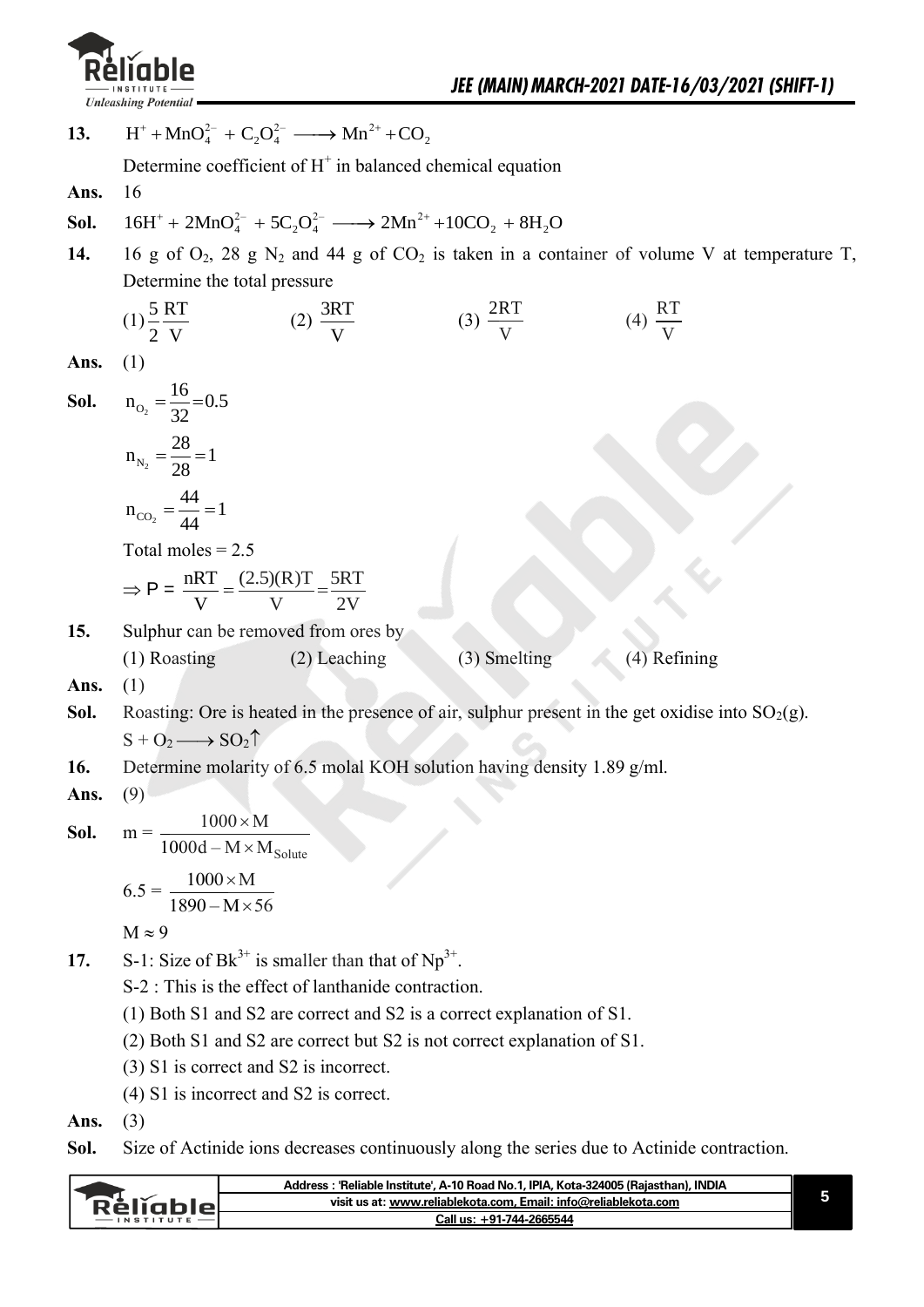

18.  $S-1$ : H<sub>2</sub>O<sub>2</sub> can act both as oxidising and reducing agent in basic medium.

S-2 : In hydrogen economy, energy is stored in the form of di-hydrogen.

- (1) Only S-1 is true
- (2) Only S-2 is true
- (3) S-1 and S-2 both are true
- (4) S-1 is true and S-2 is incorrect
- **Ans.** (3)

| 19. | Column-I                    | Column-II |
|-----|-----------------------------|-----------|
|     | (A) Hypophosphorous acid    | $(P) + 1$ |
|     | (B) Orthophosphophoric acid | $(Q) +2$  |
|     | (C) Hypophosphoric acid     | $(R) +3$  |
|     | (D) Phosphorous acid        | $(S) +4$  |
|     |                             | $+5$      |

 $(1)$  (A–P); (B–T); (C–S); (D–R)  $(2) (A-T); (B-P); (C-S); (D-R)$  $(3)$  (A–R); (B–P); (C–S); (D–T)  $(4) (A-P); (B-S)$ ;  $(C-T)$ ;  $(D-R)$ 

**Ans.** (1)

| <b>Sol.</b> $H_3PO_2$ | Oxidation number of $P = +1$ |
|-----------------------|------------------------------|
| $H_3PO_4$             | Oxidation number of $P = +5$ |
| $H_4P_2O_6$           | Oxidation number of $P = +4$ |
| $H_3PO_3$             | Oxidation number of $P = +3$ |

**20.** Determine boiling point (in °C) of 10 molal solution of a salt AB<sub>2</sub> which is 10% dissociated in solution. [Given :  $K_b = 0.5$ ]

#### **Ans.** (106ºC)

**Sol.**  $\Delta T_b = i K_b m$ 

i = 1 + 0.1 (3 –1)  
i = 1.2  

$$
\Delta T_b
$$
 = 1.2 × 0.5 × 10  
 $\Delta T_b$  = 6  
(T<sub>b</sub>)<sub>solution</sub> = 106°C

|               | Address: 'Reliable Institute', A-10 Road No.1, IPIA, Kota-324005 (Rajasthan), INDIA |  |
|---------------|-------------------------------------------------------------------------------------|--|
| keliabler     | visit us at: www.reliablekota.com, Email: info@reliablekota.com                     |  |
| $-$ INSTITUTE | Call us: +91-744-2665544                                                            |  |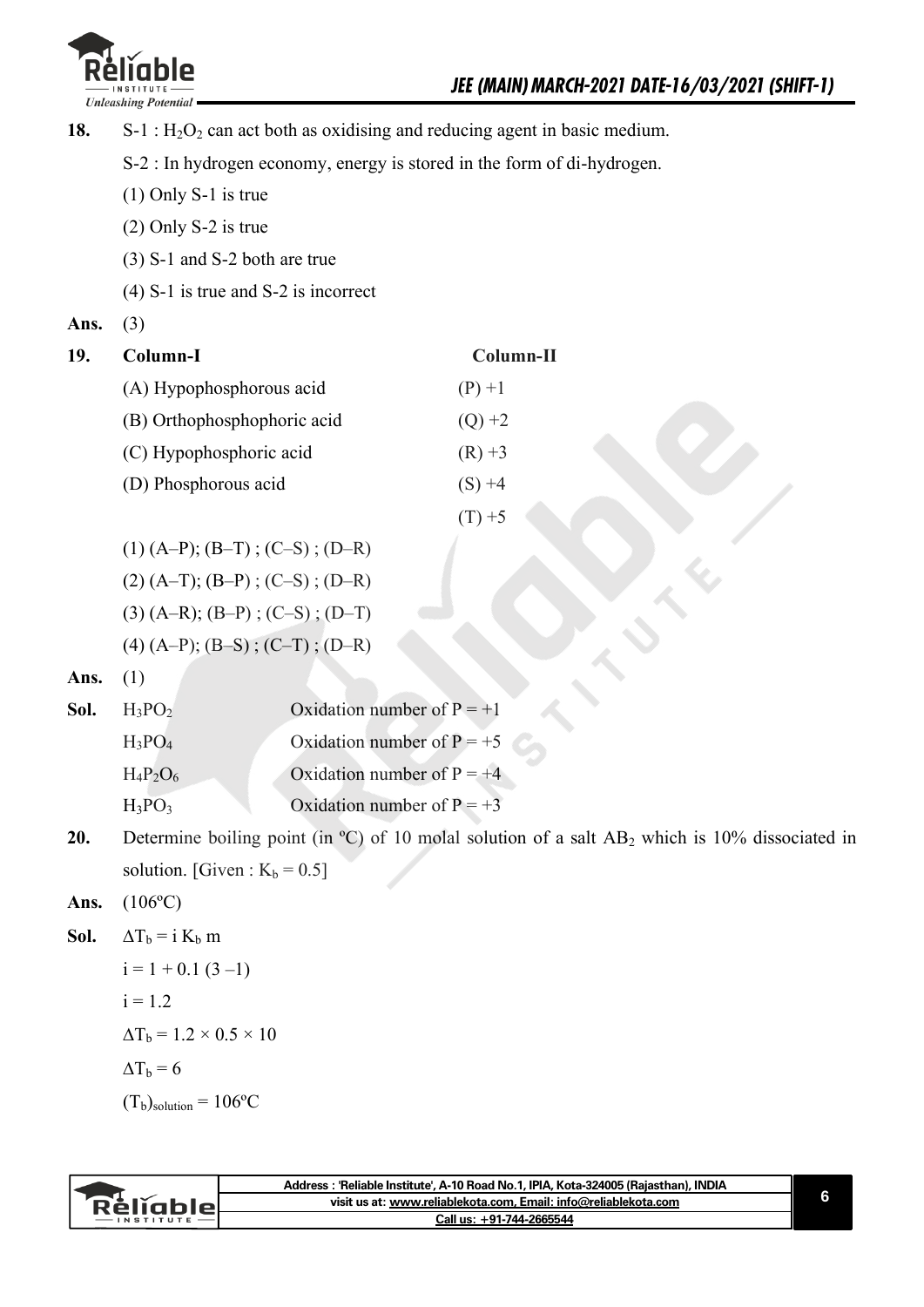

**21.** Two salts AX<sub>2</sub> & BX are having same  $K_{sp} = 4 \times 10^{-12}$ . Determine  $\frac{G_{AX_2}}{2}$ BX S S (where S represent

solubility in pure water)

**Ans.** (50)

**Sol.**  
\n**1**  
\n**Solubility :** (x) mol/L x 2x  
\n
$$
\Rightarrow
$$
 K<sub>sp</sub> = 4 × 10<sup>-12</sup> = [A<sup>+2</sup>][X<sup>-</sup>]<sup>2</sup> = 4x<sup>3</sup>  
\n $\Rightarrow$  x = 10<sup>-4</sup> = S<sub>AX<sub>2</sub></sub>  
\n**1**  
\n**1**  
\n**1**  
\n**1**  
\n**2**  
\n**2**  
\n**3**  
\n**3**  
\n**4**  
\n**5**  
\n**5**  
\n**6**  
\n**6**  
\n**7**  
\n**8**  
\n**8**  
\n**8**  
\n**9**  
\n**1**  
\n**1**  
\n**1**  
\n**1**  
\n**1**  
\n**1**  
\n**1**  
\n**1**  
\n**1**  
\n**1**  
\n**1**  
\n**1**  
\n**1**  
\n**1**  
\n**1**  
\n**1**  
\n**1**  
\n**1**  
\n**1**  
\n**1**  
\n**1**  
\n**1**  
\n**1**  
\n**1**  
\n**1**  
\n**1**  
\n**1**  
\n**1**  
\n**1**  
\n**1**  
\n**1**  
\n**1**  
\n**1**  
\n**1**  
\n**1**  
\n**1**  
\n**1**  
\n**1**  
\n**1**  
\n**1**  
\n**1**  
\n**1**  
\n**1**  
\n**1**  
\n**1**  
\n**1**  
\n**1**  
\n**1**  
\n**1**  
\n**1**  
\n**1**  
\n

- **22.** A particular element crystallises in both BCC & simple cubic lattice. Determine edge length of cubic close packing unit cell if edge length of BCC unit cell is 27 Å.
- **Ans.** (33)
- **Sol.** for BCC unit cell,  $\sqrt{3} a = 4r$

$$
\Rightarrow a = \frac{4r}{\sqrt{3}} = 27
$$

$$
r = \frac{27\sqrt{3}}{4}
$$

For CCP unit cell,

$$
a = 2\sqrt{2}r = (2\sqrt{2})\left(\frac{27\sqrt{3}}{4}\right)
$$

$$
= 27\sqrt{\frac{3}{2}}\text{ Å.}
$$

$$
= 33.06\text{Å}
$$

- **23.**  $S-1 : E_{C_{\alpha}^{+4}/C_{\alpha}^{+3}}^{\circ}$  $E_{Ce^{+4}/Ce^{+3}}^{\circ} = 1.74$  Volt
	- S-2 :  $Ce^{+4}$  is more stable than  $Ce^{+3+}$ .
	- (1) Both S1 and S2 are correct and S2 is a correct explanation of S1.
	- (2) Both S1 and S2 are correct but S2 is not correct explanation of S1.
	- (3) S1 is correct and S2 is incorrect.
	- (4) S1 is incorrect and S2 is correct.

**Ans.** (3)

**Sol.** S-1 is correct but S-2 is incorrect since  $Ce^{+4}$  is strong oxidising agent.

|               | Address : 'Reliable Institute', A-10 Road No.1, IPIA, Kota-324005 (Rajasthan), INDIA |  |
|---------------|--------------------------------------------------------------------------------------|--|
| Keliahle      | visit us at: www.reliablekota.com, Email: info@reliablekota.com                      |  |
| $-$ INSTITUTE | Call us: +91-744-2665544                                                             |  |
|               |                                                                                      |  |